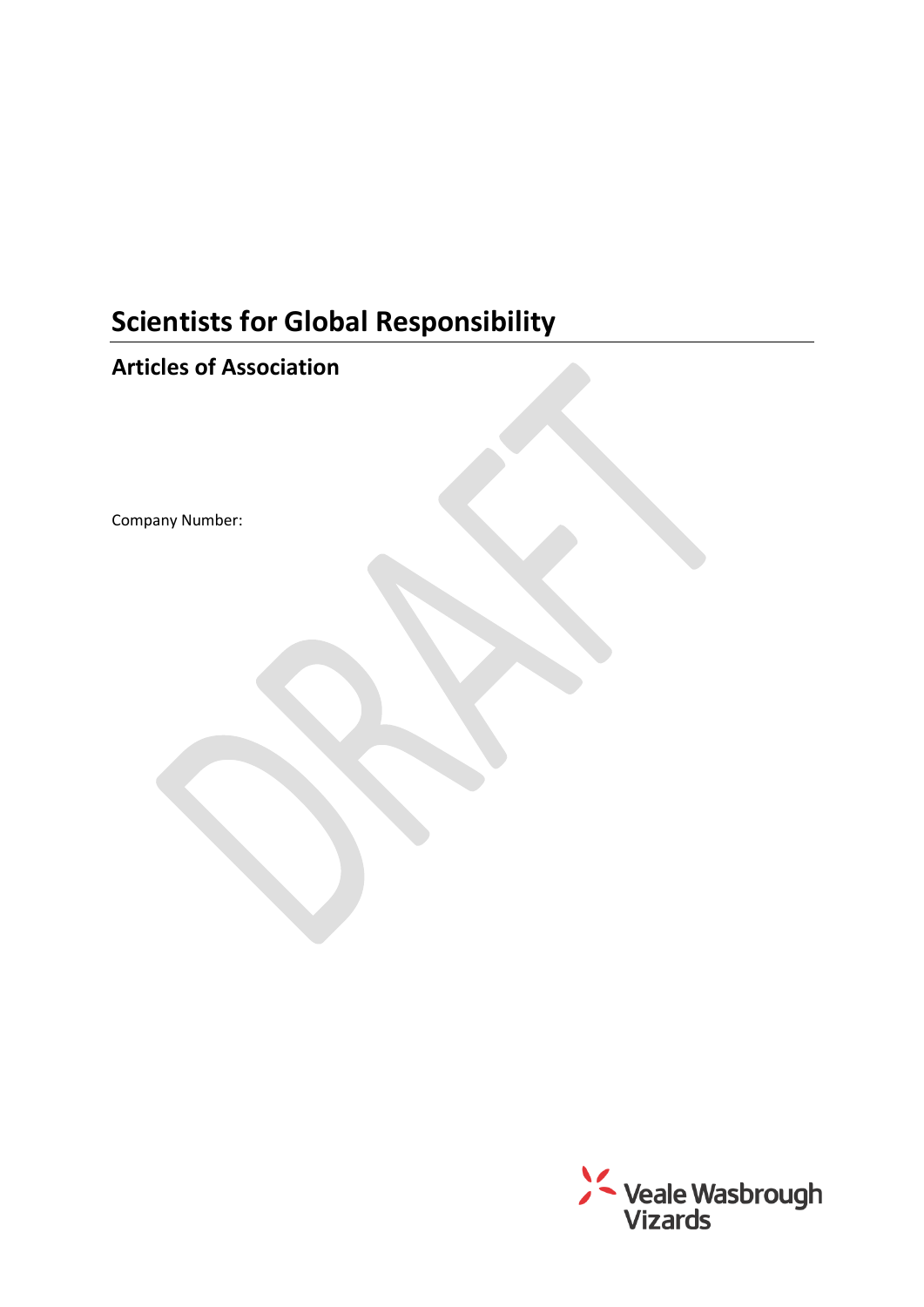## **The Companies Act 2006**

## **Company not having a share capital**

## **Articles of Association**

#### **of**

## **Scientists for Global Responsibility**

#### 1 **Name**

1.1 The name of the company is Scientists for Global Responsibility (**Company**)

## 2 **Registered office**

2.1 The registered office of the Company is in England and Wales.

## 3 **Objects**

- 3.1 The objects of the Company (**Objects**) are to:
- 3.1.1 Promote and co-ordinate research, education, discussion and related activities of scientists, engineers and those in related professions, aiming to further the ethical practice and use of science, design and technology, with a particular focus on:
	- (a) campaigning for the globally just and responsible application of science and technology that contributes to peace and justice in human society and to the long-term well-being of the wider environment;
	- (b) working for the elimination of nuclear weapons and other weapons of mass destruction;
	- (c) promoting applications of science and technology that respect and work within planetary boundaries, including limits related to the climate system, biodiversity and ecosystems;
	- (d) promoting a transfer of human and financial resources away from military applications and towards civilian ones;
	- (e) promoting a transfer of human and financial resources away from non-renewable energy and material sources and towards renewable ones;
	- (f) campaigning for adequate analyses of the benefits, risks and uncertainties of technological innovations (especially those, such as artificial intelligence and biotechnology, with great potential for good or ill) before commitment to their use or non-use;
	- (g) promoting economic ideas and policies which are consistent with a) to f) above;
	- (h) promoting a culture that recognises both the expertise of specialists and the needs of all those affected by science and technology; and
	- (i) promoting the conditions in which scientists, engineers and those in related professions may use their skills in ways consistent with the values expressed in a) to f) above. Such conditions include the existence of pluralist, accountable sources of funding, and the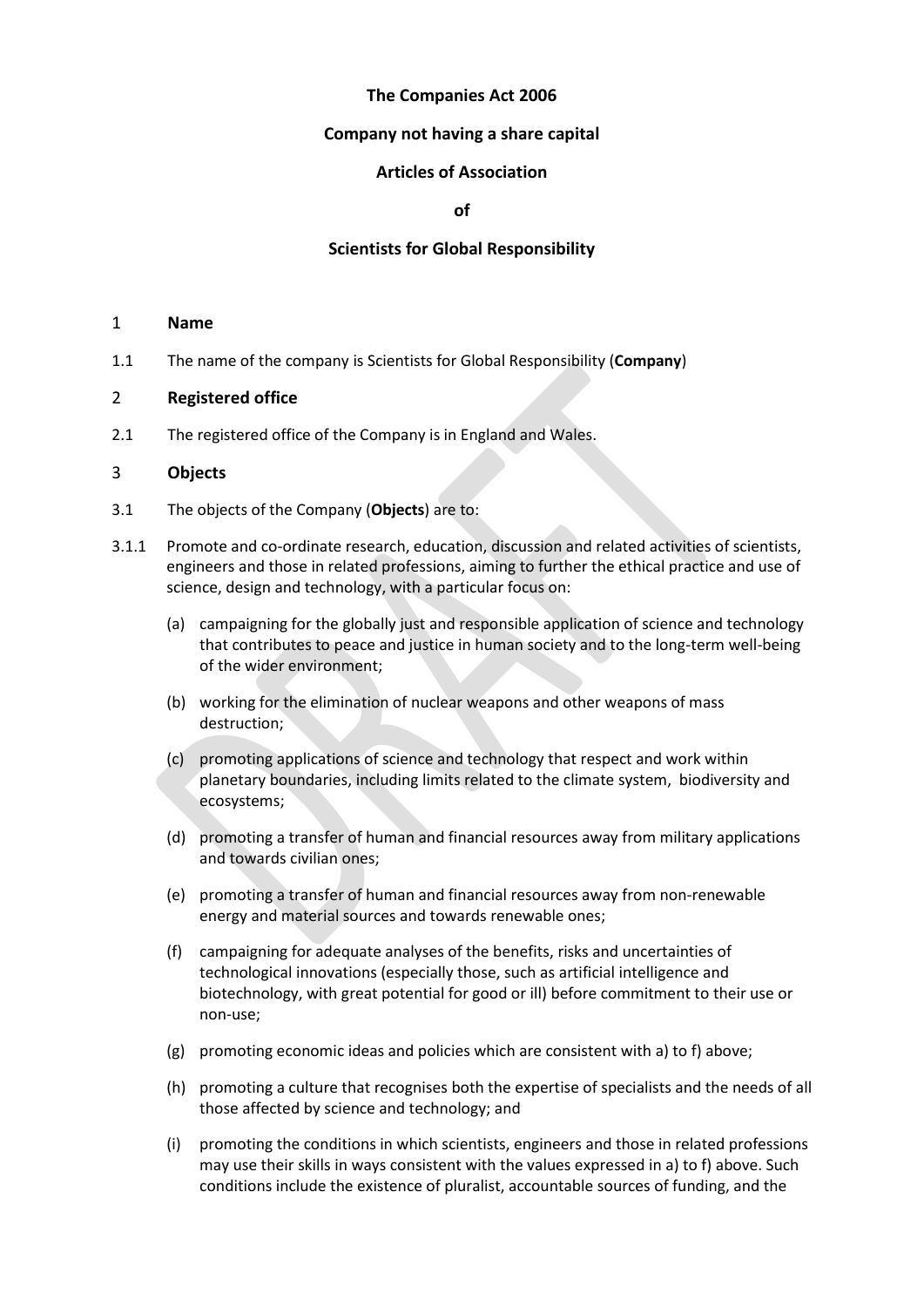ability of professionals in these fields to publish their work freely and without risk of reprisals.

3.2 The Company is not established for private gain and any surplus or assets are applied to advance the Objects.

## 4 **Powers**

- 4.1 The Company has the power to do anything within the law which may promote or may help to promote the Objects or any of them including (but without limitation) the power:
	- 4.1.1 to establish regional, local or study/ research groups;
	- 4.1.2 to promote or carry out research, surveys and investigations and to publish or distribute the useful results thereof in any form;
	- 4.1.3 to provide advice;
	- 4.1.4 to hold exhibitions, meetings, conferences, lectures, classes, seminars and training courses;
	- 4.1.5 to co-operate and exchange information with and to enter into joint ventures, collaborations and partnerships with charitable and non-charitable bodies having similar Objects;
	- 4.1.6 to collect and disseminate information on all matters affecting the Objects and make representations to the appropriate authorities, opinion formers or the press on these matters;
	- 4.1.7 to write and distribute (by any means) such printed documents or audio, visual or digital media in furtherance of the Objects;
	- 4.1.8 campaign, educate, examine, research, survey, publish, advertise, and lobby in respect of all matters of law, regulation, economics, accounting, governance, politics and/or other issues and to hold meetings, events and other procedures and cooperate with or assist any other body or organisation in each case in such way or by such means as may, in the opinion of the directors, affect or advance the Objects in any way;
	- 4.1.9 to support, administer or set up charities and to act as trustee of any charitable funds, endowments or trusts and to establish, support or acquire subsidiary companies;
	- 4.1.10 to affiliate with and where appropriate merge with any company having similar objects to the Objects;
	- 4.1.11 to raise funds (including by way of subscriptions);
	- 4.1.12 to borrow money, including entering into any derivative arrangement relating to that borrowing;
	- 4.1.13 to give security for loans, grants and other obligations over the assets of the Company;
	- 4.1.14 to acquire, rent or hire property of any kind;
	- 4.1.15 to sell, let, license, mortgage or dispose of property of any kind;
	- 4.1.16 to make grants, awards, prizes or donations;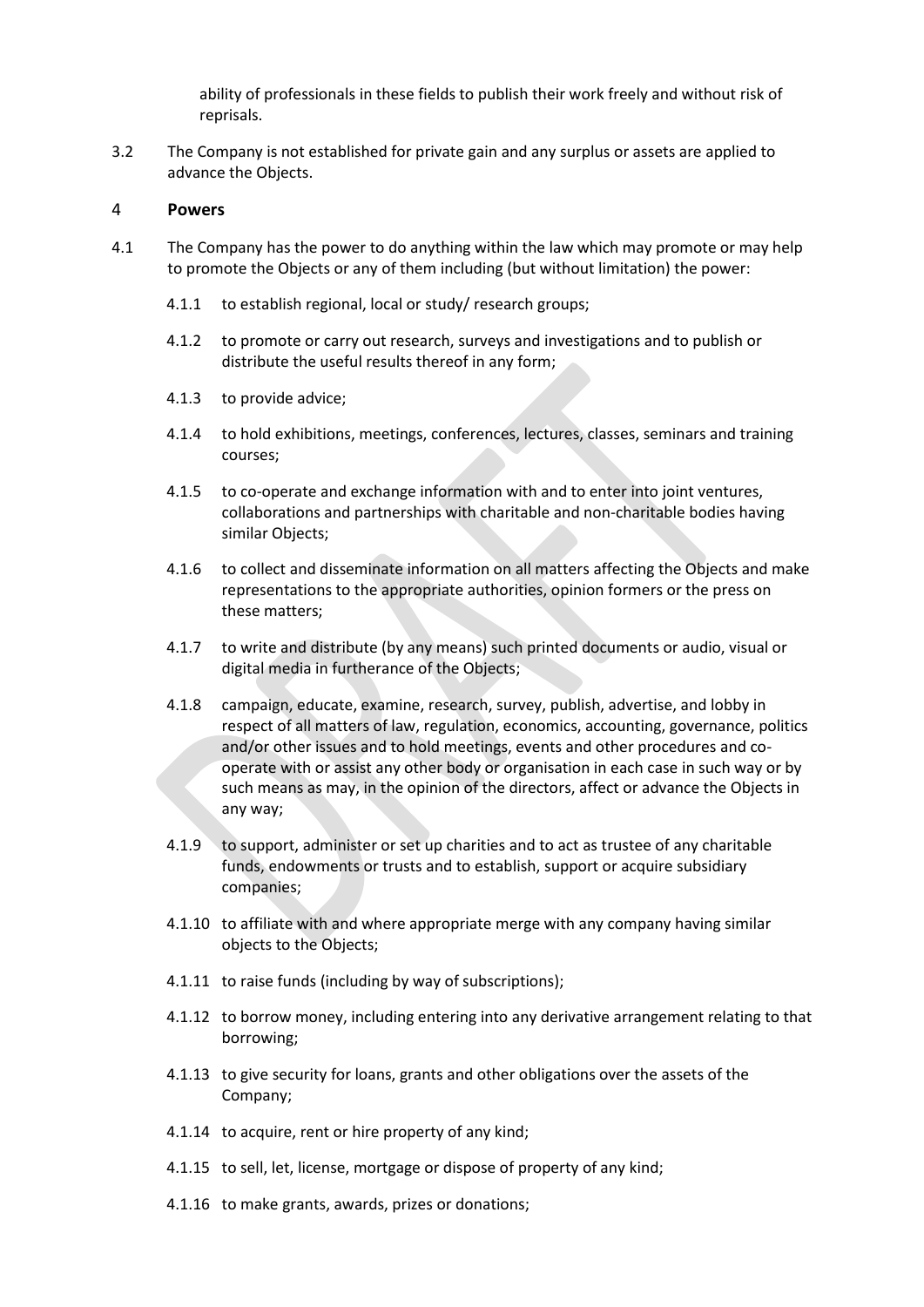- 4.1.17 to make loans of money and give credit and to give guarantees or security for the performance of any obligations by any person or company;
- 4.1.18 to set aside funds for special purposes or as reserves against future expenditure;
- 4.1.19 to deposit or invest funds in any manner;
- 4.1.20 to enter into any derivative arrangement in connection with any investment;
- 4.1.21 to insure the property of the Company against any foreseeable risk and take out other insurance policies to protect the Company when required;
- 4.1.22 to employ paid or unpaid agents, staff or advisers;
- 4.1.23 to enter into contracts to provide services to or on behalf of other bodies;
- 4.1.24 to pay the costs of forming the Company;
- 4.1.25 to open and operate bank accounts and banking facilities;
- 4.1.26 to solicit and accept grants, donations, endowments, gifts, legacies and bequests of assets on any terms;
- 4.1.27 to enter into any licence or sponsorship agreement;
- 4.1.28 to enter into any contract or agreement (including any finance lease); and
- 4.1.29 to do all such other lawful things as are incidental or conducive to the pursuit or attainment of the Objects.

## 5 **Limited liability and guarantee**

5.1 The liability of each Member is limited to £1, being the amount each Member undertakes to contribute to the Company's assets if the Company shall be wound up while he, she or it is a Member, or within one year after he, she or it ceases to be a Member, for payment of the Company's debts and liabilities contracted before he, she or it ceases to be a Member and of the costs, charges and expenses of winding up and for the adjustment of the rights of the contributories among themselves.

## 6 **Membership**

- 6.1 The number of Members with which the Company is registered is unlimited.
- 6.2 The Company must maintain a register of Members.
- 6.3 The Members of the Company shall be the subscriber(s) to the Memorandum and such other persons as are admitted to membership by the Board of Directors
- 6.4 Every Member shall sign a written consent to become a Member.
- 6.5 A Member must be or have been a scientist (natural or social), engineer, technologist, architect and/or teacher of science and/or otherwise qualified to contribute to the Company's activities.
- 6.6 A Member must support the Objects.
- 6.7 All Members must pay to the Company an annual membership fee, of such amount as is decided by the Directors from time to time.
- 6.8 Membership is terminated if the Member concerned: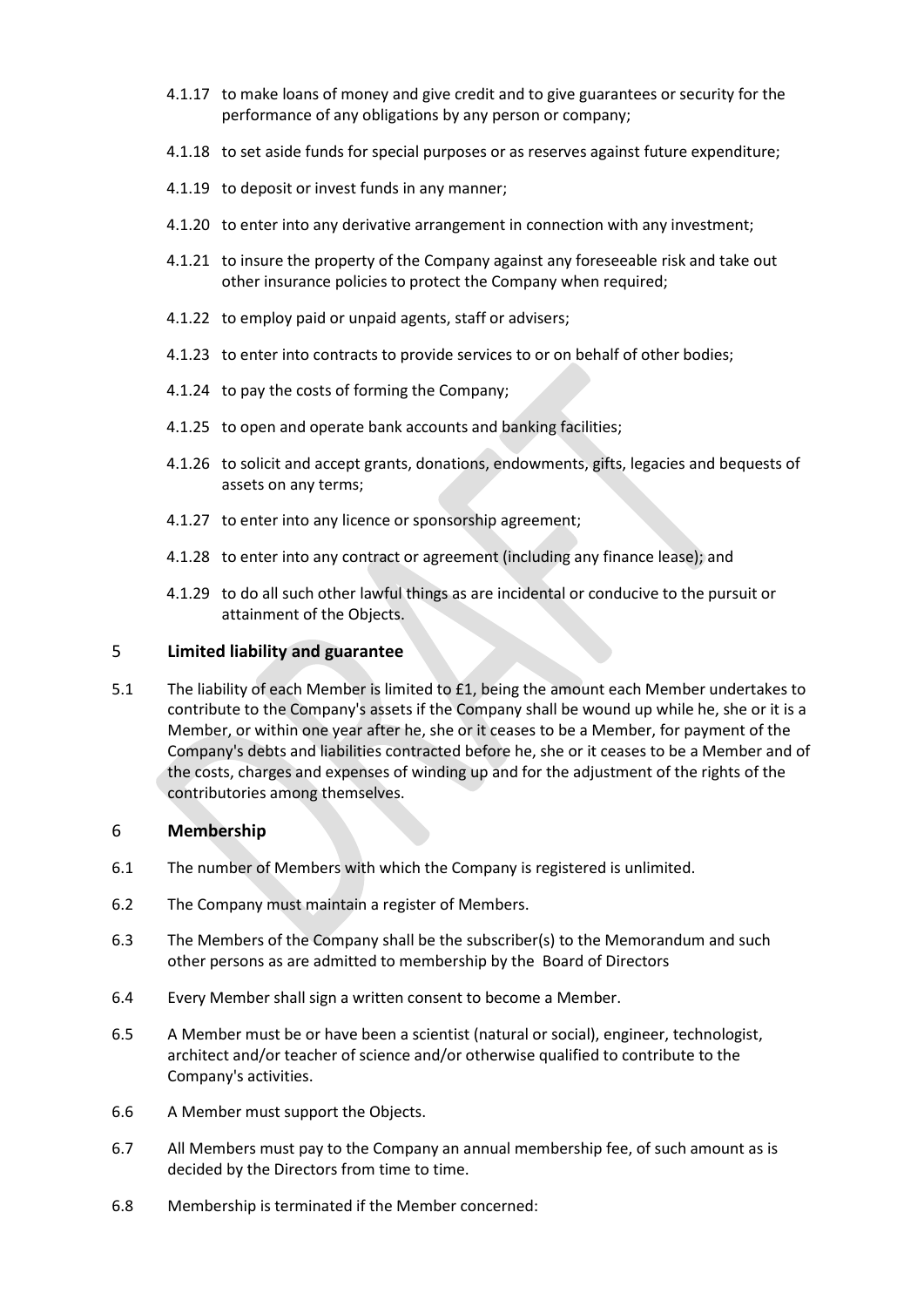- 6.8.1 gives written notice of resignation to the Company; or
- 6.8.2 ceases to be eligible to be a Member of the Company pursuant to the terms of any agreement in relation to the Company made between the Members from time to time of the Company; or
- 6.8.3 dies or otherwise ceases to exist.
- 6.9 Membership of the Company is not transferable.
- 6.10 The Directors may admit such persons or organisations as they see fit including but not limited to in the following capacity:

| 6.10.1 | <b>General Supporters;</b>   |
|--------|------------------------------|
| 6.10.2 | Student supporters;          |
| 6.10.3 | Organisational<br>supporters |

together known as "Supporters", in accordance with any criteria or rules set out by the Directors from time to time, provided that Supporters shall not be members of the Company for the purposes of the Act and accordingly such membership shall not bestow upon any Supporter the right to attend or vote on any matter at any general meeting of the Company.

## 7 **Expulsion of a Member**

- 7.1 The Directors may terminate the Membership of any Member without their consent by giving the Member written notice if, in the reasonable opinion of the Directors, the Member:
	- 7.1.1 Is guilty of conduct which has or is likely to have a serious adverse effect on the Company or bring the Company or any or all of the Members and directors into disrepute; or
	- 7.1.2 has acted or has threatened to act in a manner which is contrary to the interests or Objects of the Company as a whole; or
	- 7.1.3 has failed to observe the terms of these Articles.
- 7.2 The notice to the Member must give the Member the opportunity to be heard in writing or in person as to why his, her or its membership should not be terminated. The Directors must consider any representations made by the Member and inform the Member of their decision following such consideration. There shall be no right to appeal from a decision of the Directors to terminate the Membership of a Member.
- 7.3 A Member whose Membership is terminated under this Article shall not be entitled to a refund of any subscription or Membership fee and shall remain liable to pay to the Company any subscription or other sum owed by them.

## 8 **General meetings**

- 8.1 The Company shall hold at least one general meeting in each calendar year, which shall be known as the "Annual General Meeting" (the "AGM") provided that not more than 15 months may elapse between successive AGMs. All general meeting other than AGMs, shall be called general meetings.
- 8.2 All Members are entitled to attend general meetings either personally or by proxy. AGMs are called on at least 21 clear days' written notice. All other general meetings are called on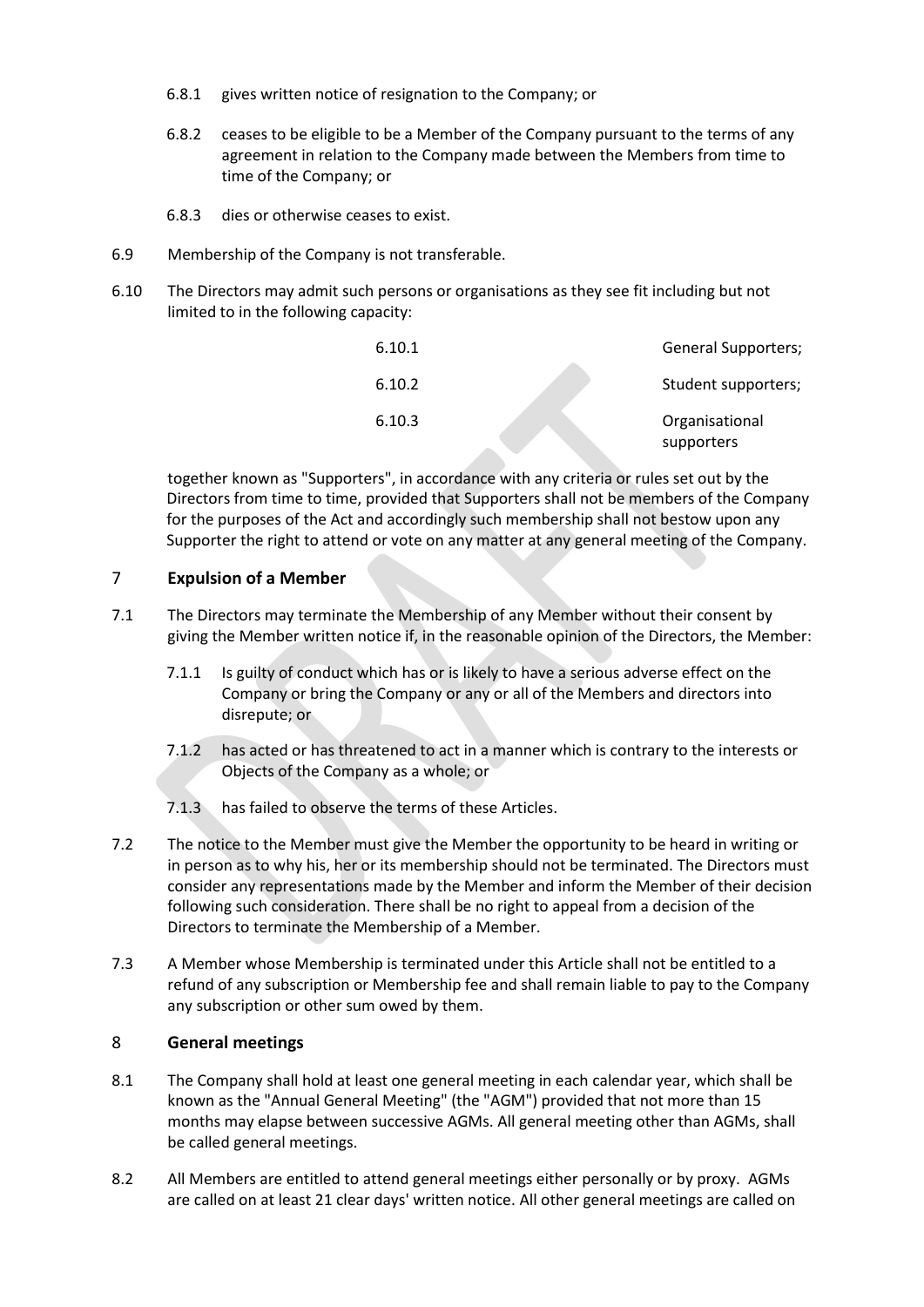at least 14 clear days' written notice specifying the business to be discussed. The accidental omission to give notice of a meeting to, or the non-receipt of notice of a meeting by, any person entitled to receive notice shall not invalidate the proceedings at that meeting.

- 8.3 A general meeting may be called at any time by the Directors and must be called in accordance with the terms of the Act within 21 days of a written request from the Members made in accordance with the provisions of the Act.
- 8.4 The Directors may call a general meeting to be held at such time and place as they shall determine, but may determine that such meeting shall be held only by electronic means or a combination of a physical and electronic meeting. "**Electronic**" includes any means which uses or is facilitated by electronic or similar communication or information technology.
- 8.5 Where a general meeting is to be held by electronic means the following shall apply to such a meeting. These rules shall also apply in respect of any meeting that is held partly by electronic means:
	- 8.5.1 An electronic meeting shall be held as determined by the Directors, provided that all participants may communicate with all other participants (and may include telephone conference, video conference, live webcast, live interactive streaming or similar communication or information technology).
	- 8.5.2 The notice of the meeting shall state: any location at which a Member may attend the meeting physically in person (or that there is no location at which a Member may attend the meeting physically in person) and the electronic or other means by which the meeting will be held and the means by which a Member may participate.
	- 8.5.3 The meeting need not be held in any particular place and may be held notwithstanding any number of those participating might not be together at the same place. Any reference to a "**place**" at which a general meeting or poll is to be held in these articles shall include physical, electronic, digital or virtual locations, web addresses, conference call telephone numbers or combination of them.
	- 8.5.4 Votes shall be permitted and cast by such electronic means as determined by the Trustees. Any reference to a vote on a "**show of hands**" in these articles shall include any electronic means of voting and votes cast by that method shall be counted in determining the result of the show of hands.
	- 8.5.5 A person shall be present or in attendance at such a meeting if he or she is in the location notified for the purpose of being present or attending physically in person, or if he or she is participating electronically in the meeting by the method set out in the notice calling the general meeting. Any reference to being "**present**" (including being present in person, by proxy or by authorised representative as the case may be) at, "**attend**" or "**attending personally**" a general meeting in these articles shall, except where otherwise stated, include those present or attending by electronic means.

## **Proceedings at general meetings**

## **Quorum**

- 8.6 There is a quorum at a general meeting if 5 percent of the Members or 25 Members (whichever is fewer) entitled to attend and vote at that meeting are present in person or by proxy.
- 8.7 If within 15 minutes from the time appointed for the holding of a general meeting a quorum is not present, the meeting will be adjourned to such other day and at such time as the Board may determine. If at such an adjourned meeting a quorum is not present within 15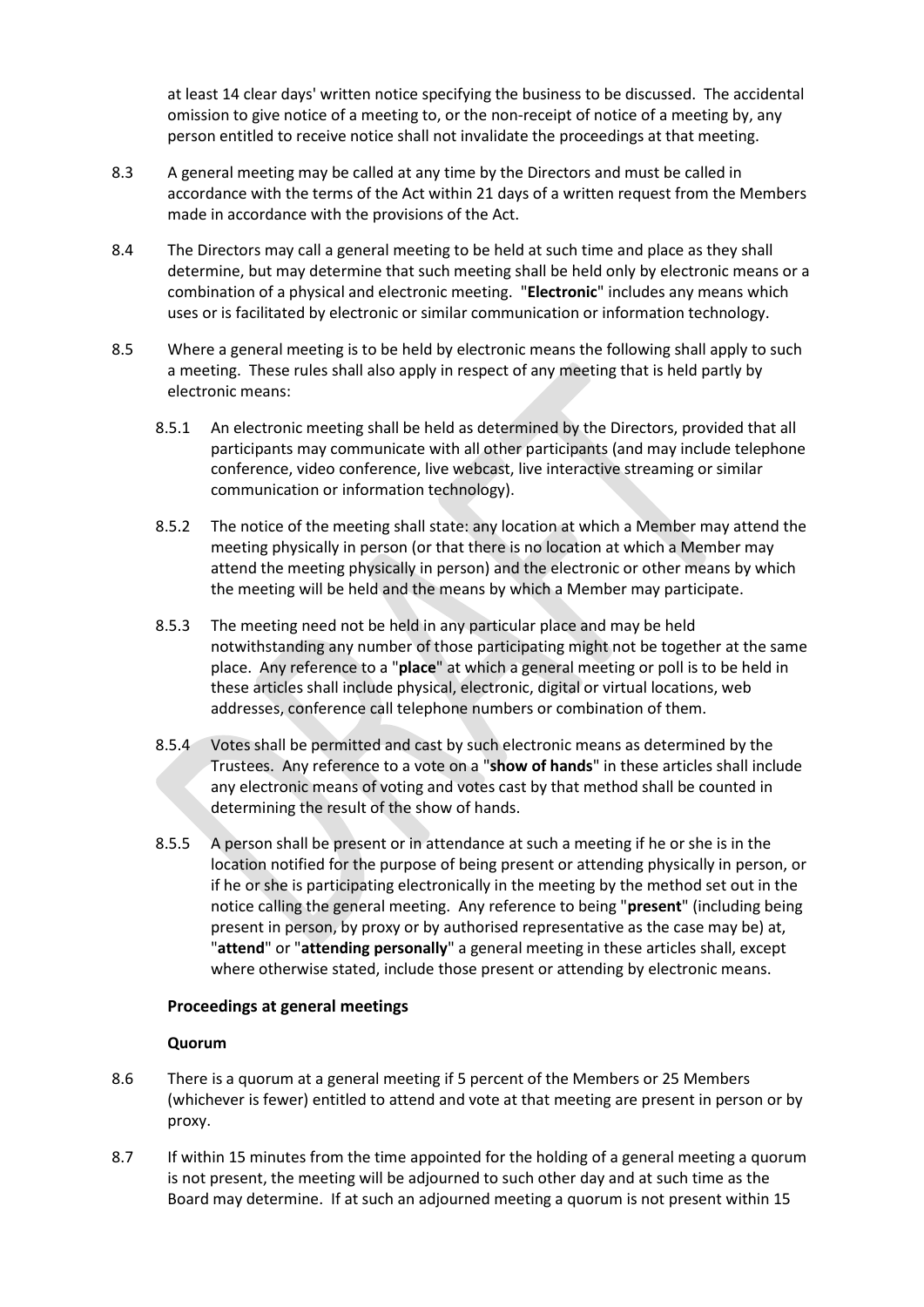minutes from the time appointed for holding the meeting the Members present in person or by proxy shall be a quorum.

## **Chair**

8.8 The Chair or (if the Chair is unable or unwilling to do so) some other Director elected by those present shall preside as chair at a general meeting. The Chair may, with the consent of a meeting at which a quorum is present, and shall if so directed by the meeting, adjourn any meeting from time to time and from place to place as the Chair shall determine.

## **Voting**

- 8.9 A resolution put to the vote at a meeting will be decided on a show of hands. Each Member present in person shall have one vote.
- 8.10 Except where otherwise provided by the Companies Acts, every issue is decided by a majority of the votes cast.
- 8.11 A declaration by the chair that a resolution has been carried or lost and an entry to that effect in the minutes of the meeting shall be conclusive evidence of that fact.
- 8.12 No objection may be raised to the qualification of any person voting at a general meeting except at the meeting or adjourned meeting at which the vote objected to is tendered, and every vote not disallowed at the meeting is valid. Any such objection must be referred to the chair of the meeting whose decision is final.

## **Proxy notices**

8.13 A Member may appoint another person as their proxy to exercise all or any of their rights and to speak and vote at general meetings. The Company may require proxy notices to be delivered in a particular form, and may specify different forms for different purposes.

## **Written resolutions**

- 8.14 The Company may pass a resolution in writing provided the requisite number of Members have consented to the resolution and such resolution will be effective as if it were passed at a general meeting duly convened and held where the Members would have been entitled to vote.
- 8.15 The requisite number of Members to pass a written resolution is:
	- 8.15.1 in the case of an ordinary resolution, a simple majority of the Members; and
	- 8.15.2 in the case of a special resolution, Members representing not less than 75% of the total voting rights of the Members.
- 8.16 A written resolution passed under this Article will lapse if not passed before the end of six calendar months beginning with the circulation date (as defined in section 290 of the Companies Act 2006).

## 9 **The Annual Conference**

- 9.1 The Company shall hold one "Annual Conference" in each calendar year which may or may not be held immediately preceding or immediately after the AGM.
- 9.2 All Members are entitled to attend the Annual Conference. Members are to be given 21 clear days' notice of the Annual Conference.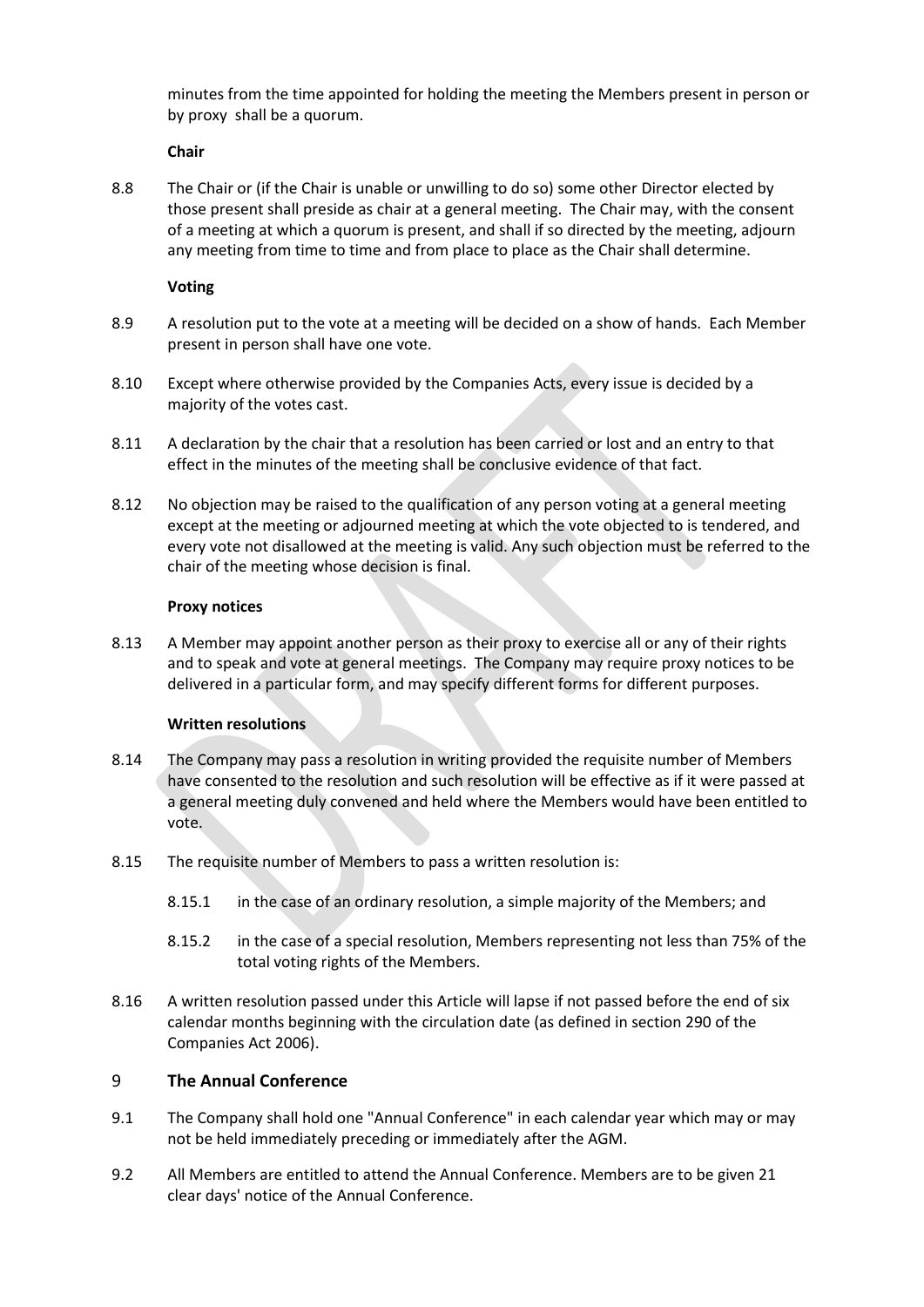## 10 **Directors**

- 10.1 The Directors have control of the Company and its property and funds.
- 10.2 The Board shall be composed of no fewer than 5 individuals which shall include:
	- 10.2.1 no fewer than 3 appointed Directors appointed in accordance with Article 10.6 (the "Appointed Directors"); and
	- 10.2.2 up to 3 ex-officio Directors, who shall be those persons (if any) holding the positions of the Executive Director or Finance & Membership Manager or other staff position (as the charity trustees may determine) from time to time (the "Ex-Officio Directors").

provided that the majority of the Directors holding office at any time must be Appointed Directors.

10.3 The Board may determine the maximum number of Directors from time to time. The first Directors shall be the persons whose names are notified to Companies House on incorporation.

#### **Advisors**

- 10.4 The AGM may elect up to 5 Members, who shall, unless the Board of Directors resolves to the contrary, be the persons who can advise the Board of Directors whether or not at a Board meeting on matters that the Directors from time to time at their discretion may determine. Subject to Article 10.5, such advisors shall be entitled to attend all meetings of the Board of Directors, but shall not be entitled to vote or be counted for the purposes of a quorum at such meetings. The Board may appoint further advisors.
- 10.5 The Board is not bound by the recommendations of the advisors and shall make decisions for the Company at their absolute discretion.

## **Appointment of Directors**

- 10.6 Directors shall be appointed to the Board by resolution of the existing Directors.
- 10.7 The Directors from time to time at their discretion may determine any criteria for appointment as a Director of the Company.
- 10.8 Every Director shall sign a written consent to become a Director.

#### **Retirement and removal of Directors**

- 10.9 The normal terms of office for Directors shall be three years. A Director shall be eligible for re-election by the existing Directors for such number of years as the Directors shall resolve unless he or she vacates office in accordance with Article [10.10.](#page-7-0)
- <span id="page-7-0"></span>10.10 The office of a Director shall be vacated if:
	- 10.10.1 he or she ceases to be a Director by virtue of any provision of the Companies Acts or he or she becomes prohibited by law from being a company director; or
	- 10.10.2 he or she becomes bankrupt or makes any arrangement or composition with his or her creditors generally; or
	- 10.10.3 a registered medical practitioner who is treating that person gives a written opinion to the Directors stating that that person has become physically or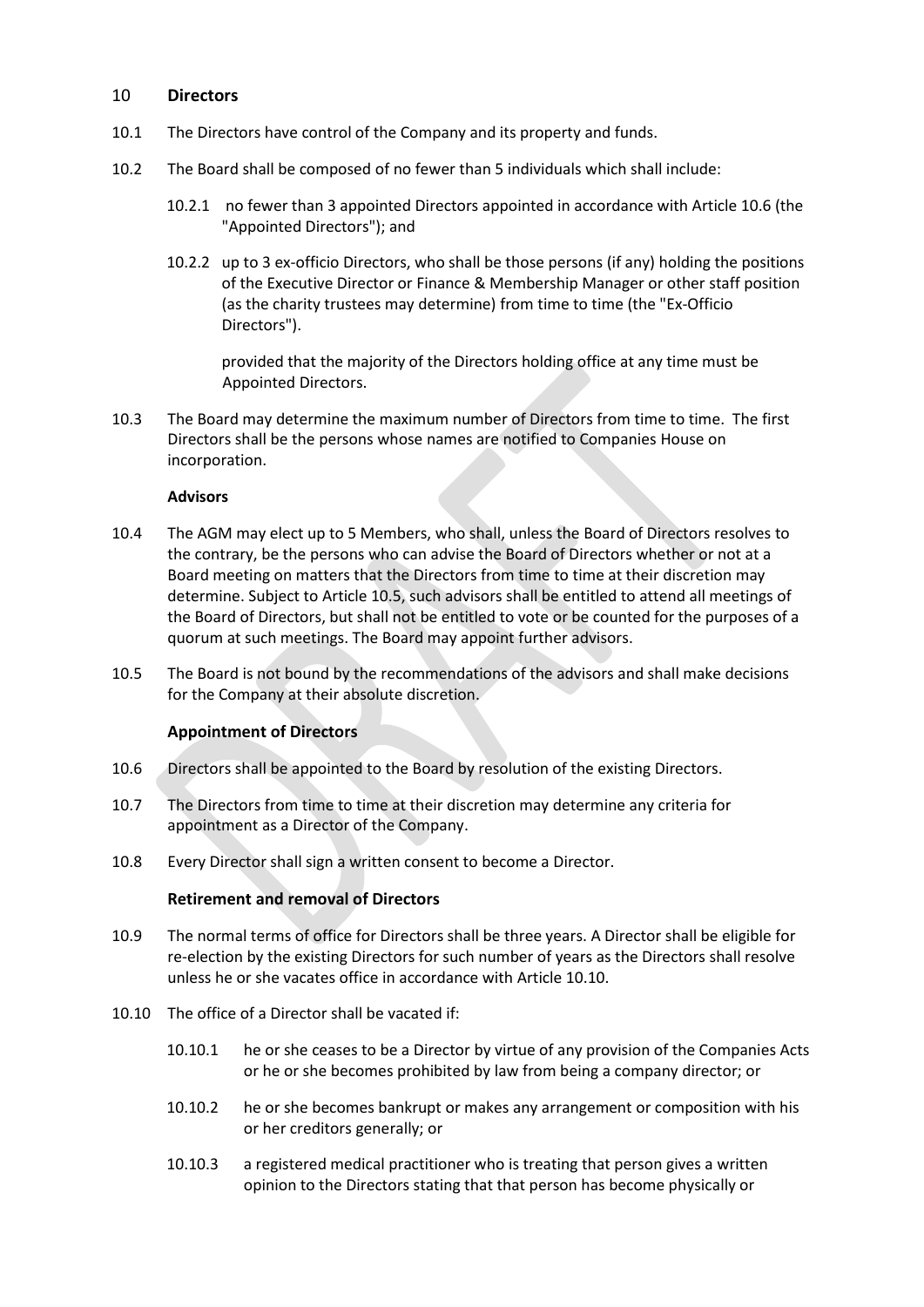mentally incapable of acting as a director and may remain so for more than three months; or

- 10.10.4 he or she resigns his or her office by notice to the Company provided that a minimum of two Directors remain in office; or
- 10.10.5 he or she shall for more than six consecutive months have been absent without permission of the Directors from meetings of Directors held during that period and the Directors resolve that his or her office be vacated;
- 10.10.6 is removed as a Director by the Members pursuant to the Act; or
- 10.10.7 is removed by unanimous resolution of the other Directors.
- 10.11 A technical defect in the appointment of a Director of which the Directors are unaware at the time does not invalidate decisions taken at a meeting of the Board.

## 11 **Proceedings of the Board**

- 11.1 The Directors must hold at least three meetings of the Board each year unless agreed otherwise by the Directors. Any Director may call a meeting of the Board by giving notice of the meeting to the Directors or by authorising the Secretary (if any) to give such notice provided that:
	- 11.1.1 such notice must indicate the proposed date, time and location of the meeting and, if it is anticipated that Directors participating in the meeting will not be in the same place, how it is proposed that they should communicate with each other during the meeting;
	- 11.1.2 such notice must be given to each Director, but need not be in writing; and
	- 11.1.3 such notice need not be given to Directors who waive their entitlement to notice of that meeting by giving notice to that effect to the Company not more than seven days after the date on which the meeting is held (and where such notice is given after the meeting has been held, that does not affect the validity of the meeting, or of any business conducted at it).
- 11.2 The quorum necessary at a meeting of the Board shall be determined by the Board and unless and until otherwise determined shall be two. If the total number of Directors for the time being is less than the minimum number required by Article 10.2 or the quorum required, the Directors must not take any decision other than to:
	- 11.2.1 call a meeting to enable the Directors to appoint further Directors; or
	- 11.2.2 convene a general meeting and propose resolutions to be considered at such a meeting; or
	- 11.2.3 preserve the assets of the Company as a going concern, including entering into any arrangement or compromise between the Company and any creditors or any class of creditors; or
	- 11.2.4 appoint an administrator, administrative or other receiver or a licensed insolvency practitioner in any other role relating to the Company recognised by the relevant insolvency, company or property legislation as from time to time in force;

provided always that in all other respects, the provisions of these Articles in relation to the calling of meetings of the Board shall be complied with.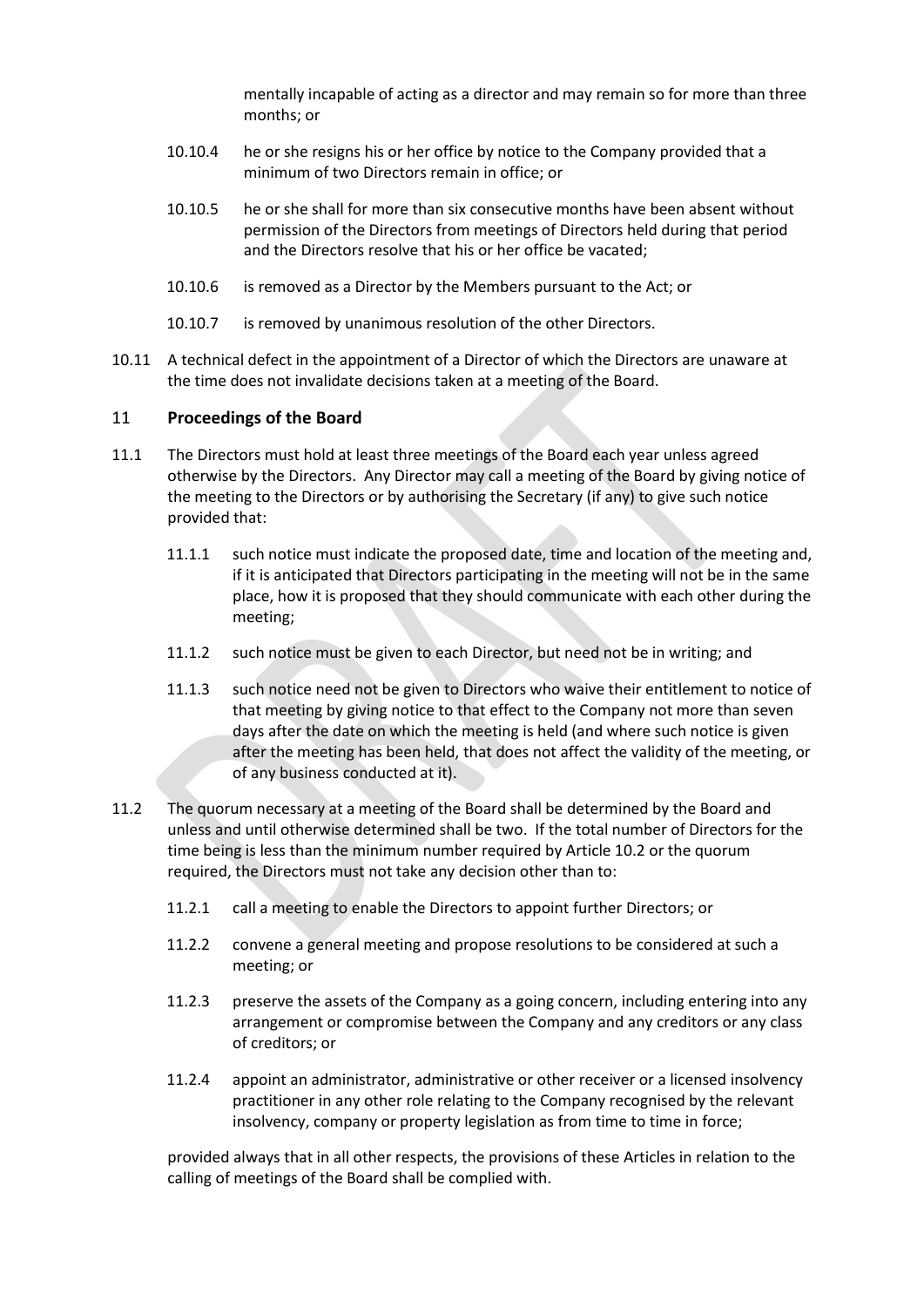- 11.3 A meeting of the Board may be held either in person or by suitable electronic means agreed by the Directors in which all Directors participating in the meeting may communicate with all the other participants. If all the Directors participating in a meeting are not in the same place, they may decide that the meeting is to be treated as taking place wherever any of them is.
- 11.4 The Chair or (if the Chair is unable or unwilling to do so) some other Director chosen by the Directors present will preside as chair at each meeting. If the numbers of votes for and against a proposal at a meeting of Directors are equal, the Chair or other Director chairing the meeting shall have a casting vote.
- 11.5 Subject to Article [11.6.1,](#page-9-0) every decision of the Directors shall be by a simple majority of the votes cast at a meeting.
- 11.6 Every Director has one vote on each issue.

## **Decisions without a meeting**

- <span id="page-9-0"></span>11.6.1 The Directors may take a unanimous decision without holding a Board meeting by indicating to each other by any means, including without limitation by electronic means, that they share a common view on a matter. Such a decision may, but need not, take the form of a resolution in writing, copies of which have been signed by each Director or to which each Director has otherwise indicated agreement in writing. A decision made in accordance with this Article 11.6.1 shall be as valid and effectual as if it has been passed at a meeting duly convened and held, provided the following conditions are complied with:
	- (a) approval from each Director must be received by the Chair, or if the Chair is unable or unwilling to do so, some other Director nominated in advance by the Directors for that purpose (**Recipient**);
	- (b) following receipt of the response from all of the Directors, the Recipient shall communicate to all of the Directors by any means whether the resolution has been formally approved by the Directors in accordance with this Article [11.6.1;](#page-9-0)
	- (c) the date of the decision shall be the date of the communication from the Recipient confirming formal approval; and
	- (d) the Recipient prepares a minute of the decision and circulates it to the Directors and the Secretary.
- 11.7 A procedural defect of which the Directors are unaware at the time does not invalidate decisions taken at a meeting.

## 12 **Powers of Directors**

- 12.1 The Directors have the following powers in the administration of the Company:
	- 12.1.1 at their absolute discretion, to appoint (and remove) any person or corporate entity (who may also be a Director) to act as Secretary to the Company in accordance with the Act;
	- 12.1.2 to appoint a Chair from among their number;
	- 12.1.3 to make standing orders consistent with these Articles and the Act to govern proceedings at general meetings;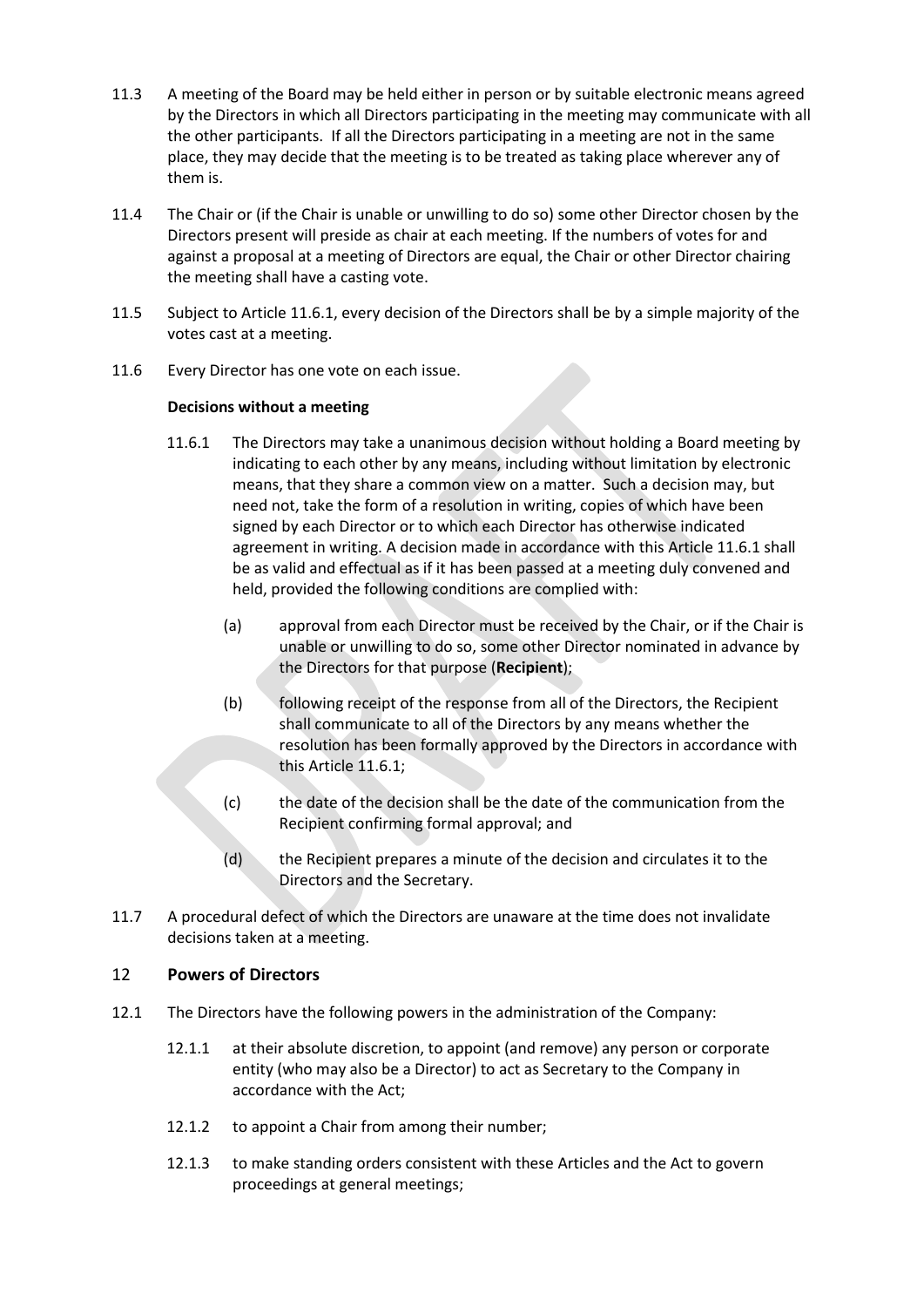- 12.1.4 to make rules consistent with these Articles and the Act to govern proceedings at meetings of the Board and of committees;
- 12.1.5 to make regulations consistent with these Articles and the Act to govern the administration of the Company; and
- 12.1.6 to exercise any powers of the Company which are not reserved to the Members or otherwise reserved to a general meeting.

## 13 **Delegation**

- 13.1 Subject to these Articles, the Board may delegate any of the powers conferred on it by these Articles to such person, by such means, to such an extent, in relation to such matters and on such terms of reference as the Directors think fit and, if the Board so specifies, any such delegation may authorise future delegation of the Directors' powers by any person to whom they are delegated.
- 13.2 The Board may also delegate to any committee consisting of two or more individuals appointed by the Board any of its functions (including any powers or discretions) for such time and on such terms of reference as it thinks fit (including any requirement that a resolution of the committee shall not be effective unless a majority of those present when it is passed are Directors or it is ratified by the Board) provided that:
	- 13.2.1 all proceedings of every committee must be reported promptly to the Directors; and
	- 13.2.2 every committee must act in accordance with the terms of reference on which any function is delegated to it (but, subject to that, the proceedings of the committee will be governed by such of these Articles as regulate the proceedings of the Board so far as they are capable of applying except that unless otherwise stated the quorum for a committee meeting shall be not less than two).
- 13.3 The Board may at any time revoke any delegation in whole or part or alter its terms.

## 14 **Benefits to Members**

- 14.1 The income and property of the Company must only be applied to promote the Objects.
- 14.2 No distribution shall be paid or otherwise made to the Members (in money or money's worth) except nothing in these Articles shall prevent any payment in good faith by the Company of:
	- 14.2.1 reasonable and proper remuneration to any Member for any services and/or goods provided to the Company;
	- 14.2.2 any interest on money lent by any Member at a reasonable and proper rate; or
	- 14.2.3 reasonable and proper rent for premises demised or let by any Member.
- 14.3 In this Article, references to a Member include references to any person who is Connected to that Member.

## 15 **Directors' remuneration**

- 15.1 The Directors may determine that a Director may provide services to the Company.
- 15.2 Directors shall be entitled to such remuneration as the Directors determine:
	- 15.2.1 for their services to the Company as Directors; and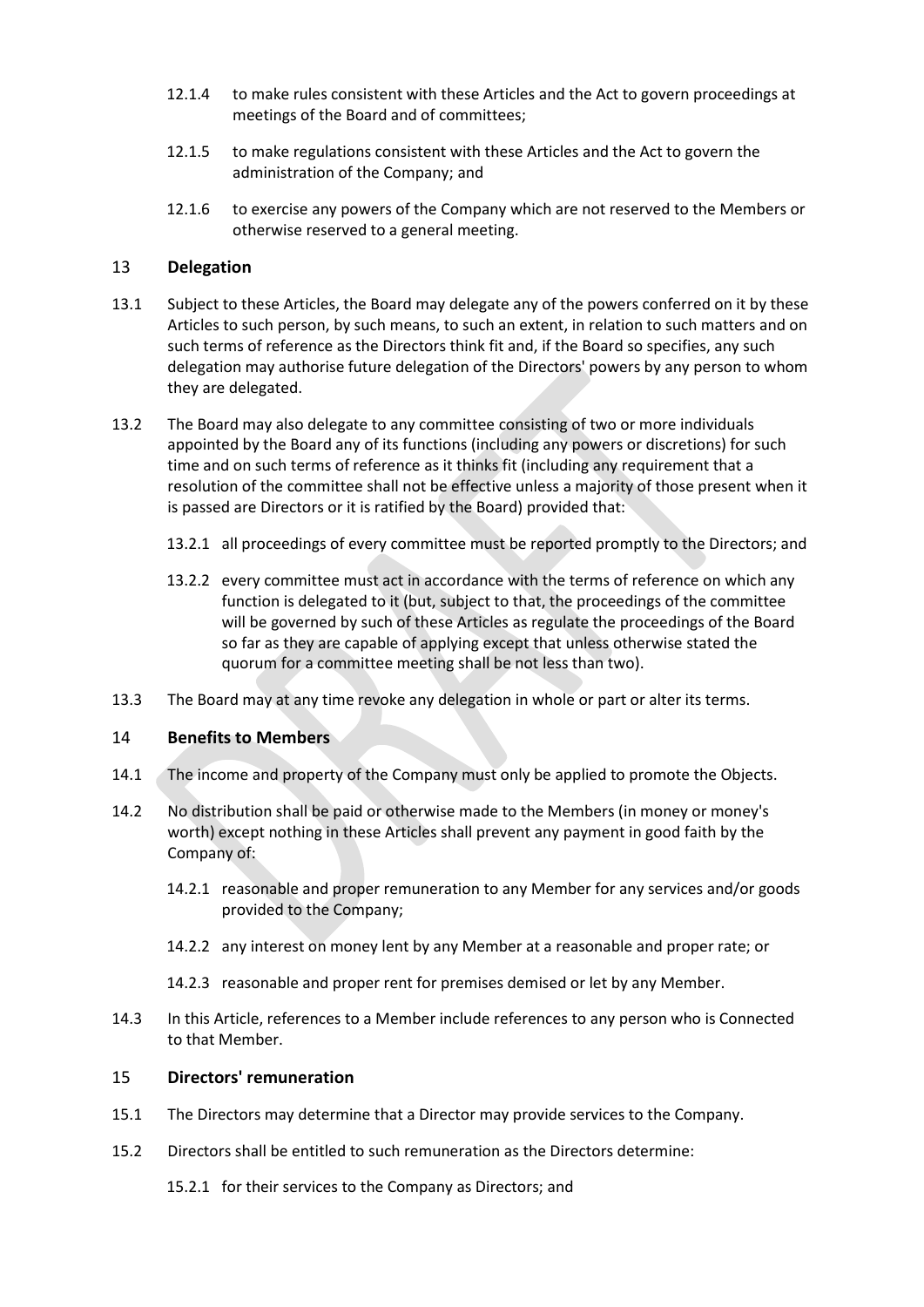15.2.2 for any other service which a Director undertakes for the Company.

- 15.3 Subject to these Articles, a Director's remuneration may:
	- 15.3.1 take any form; and
	- 15.3.2 include any arrangements in connection with the payment of a pension, allowance or gratuity, or any death, sickness or disability benefits, to or in respect of that Director.
- 15.4 Unless the Directors agree otherwise:
	- 15.4.1 Directors' remuneration accrues from day to day; and
	- 15.4.2 Directors are not accountable to the Company for any remuneration which they receive as Directors or other officers or employees of a Subsidiary Company or any other body corporate in which the Company is Interested.

#### 16 **Directors' expenses**

- 16.1 The Company may pay any reasonable expenses which the Directors properly incur in connection with their attendance at:
	- 16.1.1 meetings of Directors or committees of Directors; or

16.1.2 general meetings;

or otherwise in connection with the exercise of their powers and the discharge of their responsibilities in relation to the Company.

## 17 **Declaration of Interests**

- 17.1 Every Director has a duty to declare to the Directors the nature and extent of any Interest which he or she (or any Connected Person) has in any proposed or existing transaction or arrangement with the Company or any situation or matter in relation to the Company that is, or possibly may be, a Conflict of Interest.
- 17.2 In the case of any proposed transaction or arrangement with the Company in which a Director (or any Connected Person) is Interested, he or she must declare the nature and extent of the Interest to the Directors before the Company enters into the transaction or arrangement.
- 17.3 In the case of any existing transaction or arrangement that has been entered into by the Company or any situation or matter in relation to the Company in which a Director (or any Connected Person) is Interested, he or she must declare the nature and extent of the Interest to the Directors as soon as is reasonably practicable.
- 17.4 Any declaration must be made in accordance with the provisions of the Act:
	- 17.4.1 at a meeting of the Board; or
	- 17.4.2 by notice in writing to the Directors; or
	- 17.4.3 by general notice to the Directors.
- 17.5 A Director is not required to declare an Interest:
	- 17.5.1 where the Director is not aware of the Interest (but the Director is treated as being aware of matters of which he ought reasonably to be aware); or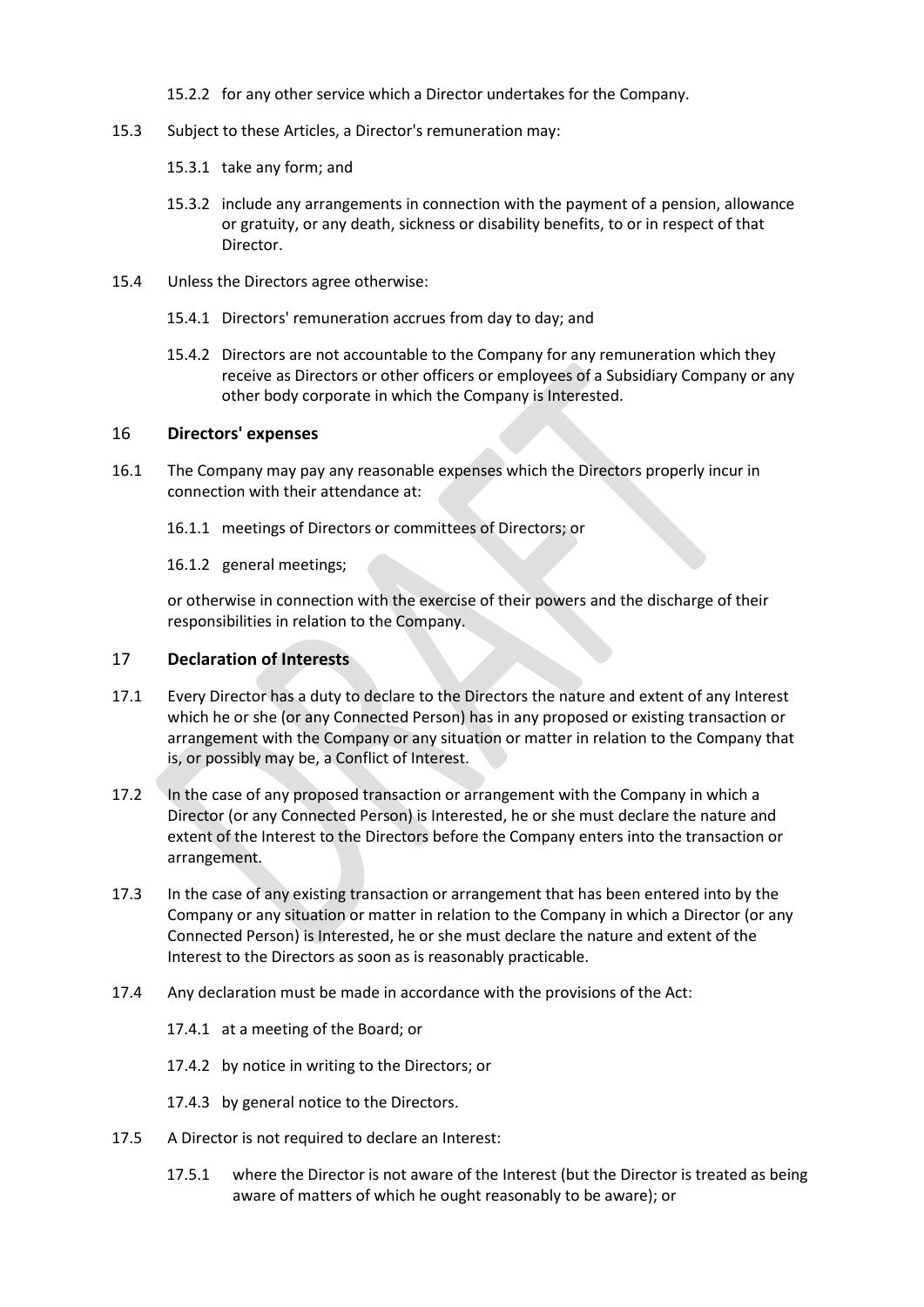- 17.5.2 where the Director is not aware of the transaction or arrangement or situation or matter (but the Director is treated as being aware of matters of which he ought reasonably to be aware); or
- 17.5.3 if, or to the extent that, the other Directors are already aware of the Interest (or ought reasonably to be aware of the Interest).
- 17.6 The Company shall keep and maintain a register of Directors' Interests.

## 18 **Conflicts of Interest**

- <span id="page-12-1"></span>18.1 Subject to Article [19,](#page-12-0) a Director has a duty under the Act to avoid a situation or matter in which he or she has, or may have, a Conflict of Interest, except that in accordance with section 175(3) of the Act, this duty shall not apply to a Conflict of Interest arising in relation to a transaction or arrangement with the Company.
- 18.2 The duty referred to in Article [18.1](#page-12-1) above, applies to the exploitation of any property, information or opportunity (and it is immaterial whether the Company could take advantage of the property, information or opportunity).

## <span id="page-12-0"></span>19 **Authorisation of Conflicts of Interest**

- 19.1 Subject to Article [19.2,](#page-12-2) if a Director's Interest cannot reasonably be regarded as likely to give rise to a Conflict of Interest, he or she may participate in the decision-making process, be counted in the quorum and vote in relation to the matter.
- <span id="page-12-2"></span>19.2 Any uncertainty about whether a Director's Interest can or cannot reasonably be regarded as likely to give rise to a Conflict of Interest shall be determined by a majority decision of those Directors who are not so subject to the same Conflict of Interest (the "**unconflicted Directors**") and the relevant Director shall withdraw from that part of the meeting at which the determination is to be made and shall not be counted in the quorum or vote on the determination.
- 19.3 If a Director's Interest gives rise (or could reasonably be regarded as likely to give rise) to a Conflict of Interest, he or she must comply with Article [19.4](#page-12-3) in relation to the transaction, arrangement, situation or matter, unless a majority of the unconflicted Directors decide that it would be in the best interests of the Company to allow the conflicted Director to participate in the decision-making process, be counted in the quorum or vote in relation to the transaction, arrangement, situation or matter, and in all other circumstances he or she must comply with Article [19.4.](#page-12-3)
- <span id="page-12-3"></span>19.4 If a Director with a Conflict of Interest or duty is required to comply with this Article [19.4,](#page-12-3) he or she must:
	- 19.4.1 declare the nature and extent of his or her interest at the beginning of any meeting at which the authorisation is to be discussed (or, at the latest, before such discussion begins);
	- 19.4.2 withdraw from that part of any meeting at which the relevant transaction, arrangement, situation or matter is to be discussed unless expressly invited to remain in order to provide information;
	- 19.4.3 not be counted in the quorum for that part of any meeting at which the relevant transaction, arrangement, situation or matter is discussed;
	- 19.4.4 withdraw during the vote and have no vote on the relevant transaction, arrangement, situation or matter; and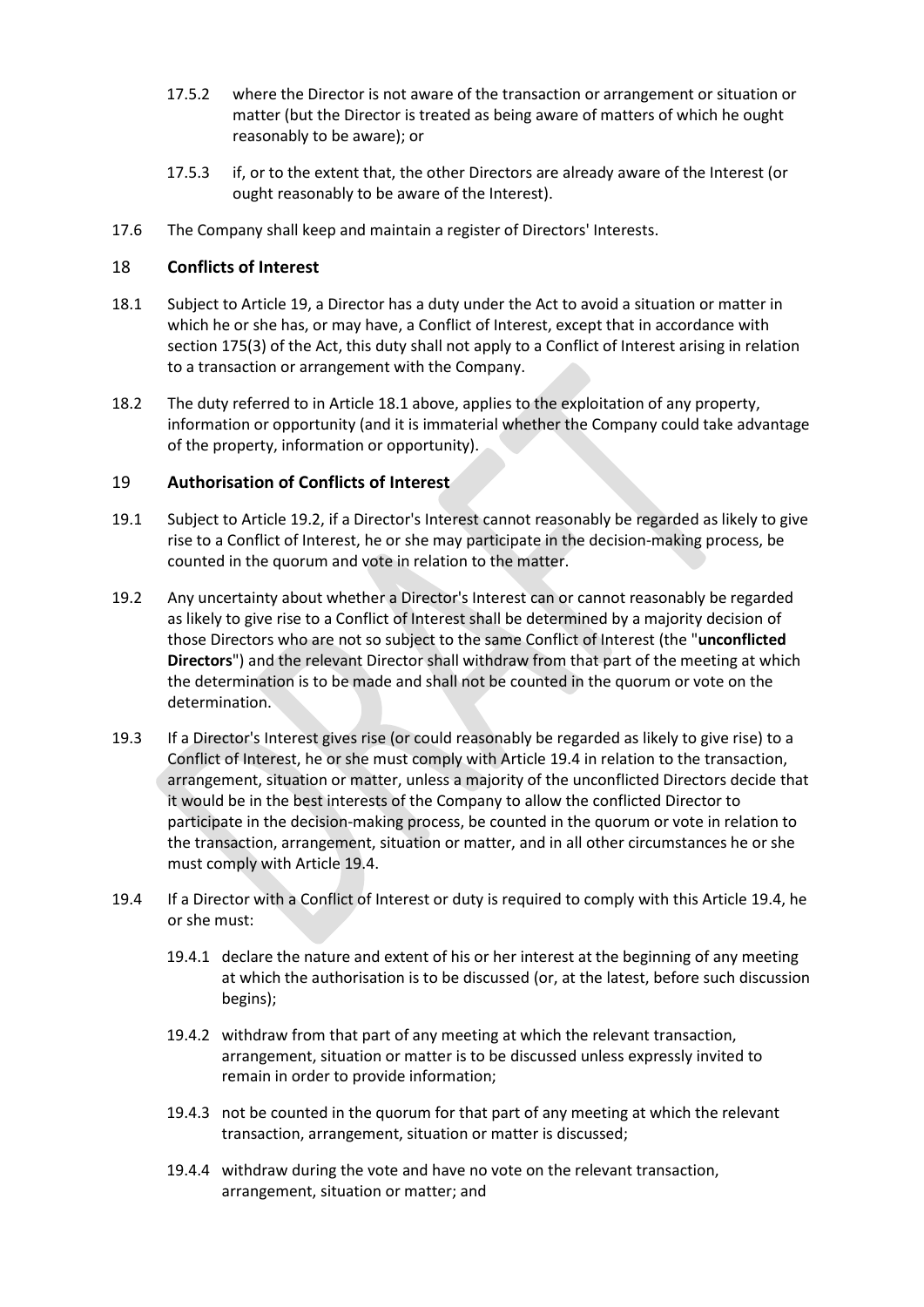- 19.4.5 not sign any written resolution in relation to the relevant transaction, arrangement, situation or matter (except where required to do so to confirm a resolution of the other Directors).
- 19.5 The unconflicted Directors may also exclude the Director from the receipt of information in relation to the relevant transaction, arrangement, situation or matter.
- 19.6 In this Article, references to a Director include references to any person who is Connected to that Director.

## 20 **Records and accounts**

- 20.1 The Directors must comply with the requirements of the Act as to keeping financial records, the audit of accounts and the preparation and transmission to the Registrar of Companies of:
	- 20.1.1 annual reports;
	- 20.1.2 annual statements of account; and
	- 20.1.3 confirmation statements.
- 20.2 The Directors must keep proper records of:
	- 20.2.1 all proceedings at general meetings;
	- 20.2.2 all proceedings at meetings of the Board (including a record of all unanimous or majority decisions taken by the Board for at least ten years from the date of the decision recorded);
	- 20.2.3 all reports of committees; and
	- 20.2.4 all professional advice obtained.
- 20.3 Accounting records relating to the Company must be made available for inspection by any Director or Member at any reasonable time during normal office hours.
- 20.4 A copy of the Company's latest available statement of account must be supplied on request to any Director or Member, or to any other person who makes a written request and pays the Company's reasonable costs, within two months of such request.
- 20.5 A copy of the Company's latest annual accounts and annual report shall be laid before the Members at the AGM for inspection and scrutiny. The Directors shall be responsible for formally approving the Company's accounts.

## 21 **Notices**

- 21.1 Notices, documents, resolutions or information under these Articles may be sent or supplied to Directors by hand, or by post or by suitable electronic means.
- 21.2 A technical defect in the giving of notice of a meeting of which the Directors are unaware at the time does not invalidate decisions taken at that meeting.
- <span id="page-13-1"></span><span id="page-13-0"></span>21.3 The Company may deliver a notice or other document to a Member by:
	- 21.3.1 delivering it personally to the Member;
	- 21.3.2 post or deliver a notice hand delivery to the Member's address shown in the register of Members;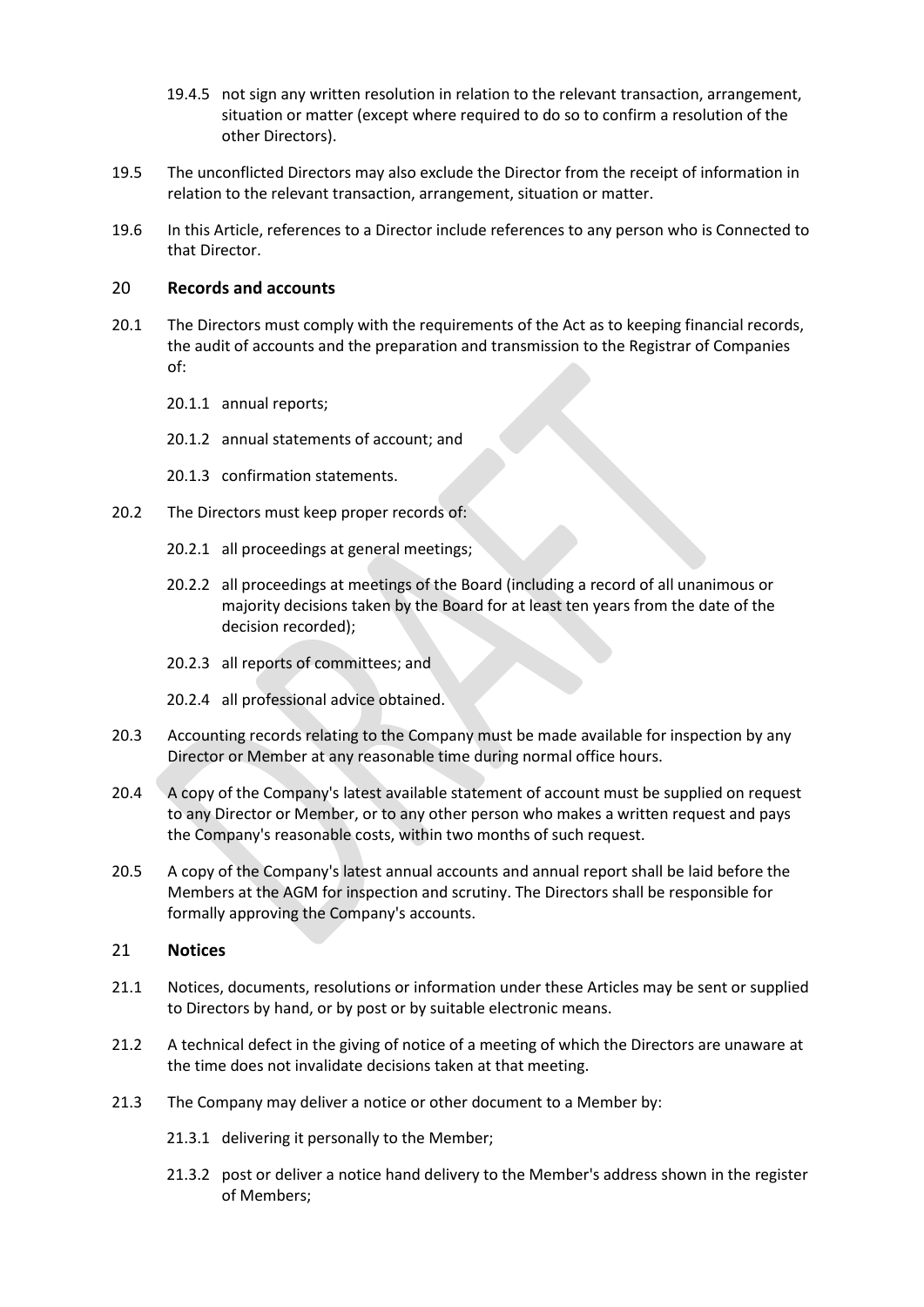- <span id="page-14-2"></span>21.3.3 electronic mail to an address notified by the Member in writing; or
- 21.3.4 by means of a website in accordance with Articles [21.4](#page-14-0) and [21.5.](#page-14-1)
- <span id="page-14-0"></span>21.4 Notices, resolutions, documents or information may be sent or supplied to Members by means of a website provided that a Member has consented to receive notices, resolutions, documents or information in that way. A Member will be deemed to have agreed to receive notices, resolutions, documents and information in this way where they have been asked individually by the Company to agree to receive notices, resolutions, documents and information through a website and the Company has not received a response within the period of 28 days beginning with the date on which the Company's request was sent. A Member is not taken to have so agreed if the Company's request did not state clearly what the effect of a failure to respond would be, or was sent less than 12 months after a previous request was made.
- <span id="page-14-1"></span>21.5 Where any notice, resolution, document or other information is to be sent or supplied by means of a website, a Member shall be notified in accordance with Articles [21.3.1,](#page-13-0) [21.3.2](#page-13-1) or [21.3.3](#page-14-2) of:
	- 21.5.1 its presence on the website;
	- 21.5.2 the address of the website;
	- 21.5.3 the place on the website where it may be accessed; and
	- 21.5.4 how to access it.
- <span id="page-14-4"></span>21.6 Any notice, resolution, document or other information sent or supplied by means of a website shall be deemed to have been received by the Member when the notice, resolution, document or other information is first made available on the website or, if later, when the Member is deemed to have received the notification given under Article [21.5](#page-14-1) in accordance with the relevant provisions of [21.7.](#page-14-3)
- <span id="page-14-3"></span>21.7 Subject to Article [21.6,](#page-14-4) any notice, resolution, document or other information sent or supplied to Members in accordance with these Articles is to be treated for all purposes as having been received:
	- 21.7.1 24 hours after being sent by electronic means or delivered by hand to the relevant address;
	- 21.7.2 two clear days after being sent by first class post to that address;
	- 21.7.3 three clear days after being sent by second class or overseas post to that address;
	- 21.7.4 on being handed to the Member (or, in the case of a member organisation, its authorised representative) personally; or, if earlier
	- 21.7.5 as soon as the Member acknowledges actual receipt.

## 22 **Indemnity**

22.1 The Company may indemnify any Director against any liability incurred by him or her in that capacity, to the extent permitted by the Act.

## 23 **Dissolution**

23.1 On the winding-up or dissolution of the Company, after provision has been made for all its debts and liabilities, any assets or property that remains available to be distribute or paid, shall not be paid or distributed to the Members (except to a Member that qualifies under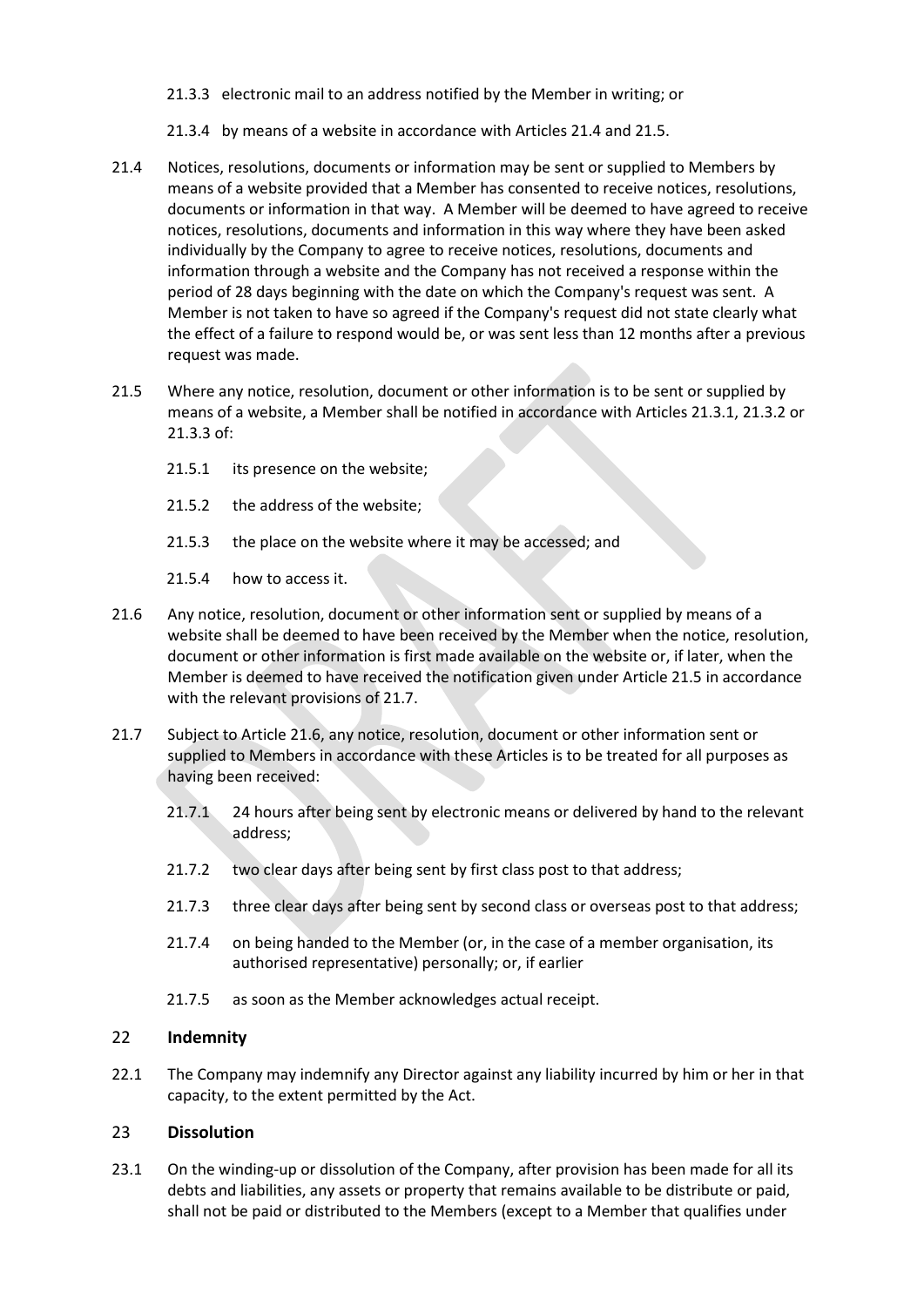this Article) but shall be transferred to another body (charitable or otherwise) with objects similar to those of the Company. Such body to be determined by resolution of the Members at or before the time of winding up or dissolution, and subject to any such resolution of the Members, may be made by resolution of the Directors at or before the time of winding up or dissolution.

## 24 **Change of company name**

- 24.1 The name of the Company may be changed by:
	- 24.1.1 a decision of the directors; or
	- 24.1.2 a special resolution of the Members,

or otherwise in accordance with the Act.

## 25 **Model articles**

25.1 The model articles for private companies limited by guarantee contained in schedule 2 of the Companies (Model Articles) Regulations 2008 (SI 2008/3229) shall not apply to the Company.

## 26 **Interpretation**

26.1 In these Articles:

**the Act**: means the Companies Act 2006 and any provisions of the Companies Act 1985 for the time being in force

**these Articles**: means these articles of association

**Board**: means the board of directors of the Company

**Chair**: means the Chair of the Board appointed in accordance with Article 8.8

**the Company**: means the company governed by these Articles

**clear day**: means 24 hours from midnight following the relevant event

**Conflict of Interest**: means any Interest of a Director (or any person Connected to a Director) that conflicts, or may conflict, with the interests of the Company and includes a conflict of interest and duty and a conflict of duties

**Connected Person**: has the meaning given under sections 252 to 254 of the Act and any person who is a Connected Person in relation to any Director or Member is referred to in these Articles as **Connected** to that Director or Member

**Director(s)**: has the meaning prescribed by section 250 of the Act and for the avoidance of doubt includes Appointed Directors and Co-opted Directors

**Interest**: means any direct or indirect interest (and includes any interest a Director or any person Connected to a Director may have as a consequence of any duty he or she may owe to any other person) and where a Director (or any person Connected to a Director) has any such interest in any matter or situation or transaction or arrangement the Director is **Interested** in it

**Member** and **Membership** refer to the members of the Company for the purposes of, and as defined by, the Act and their membership of the Company